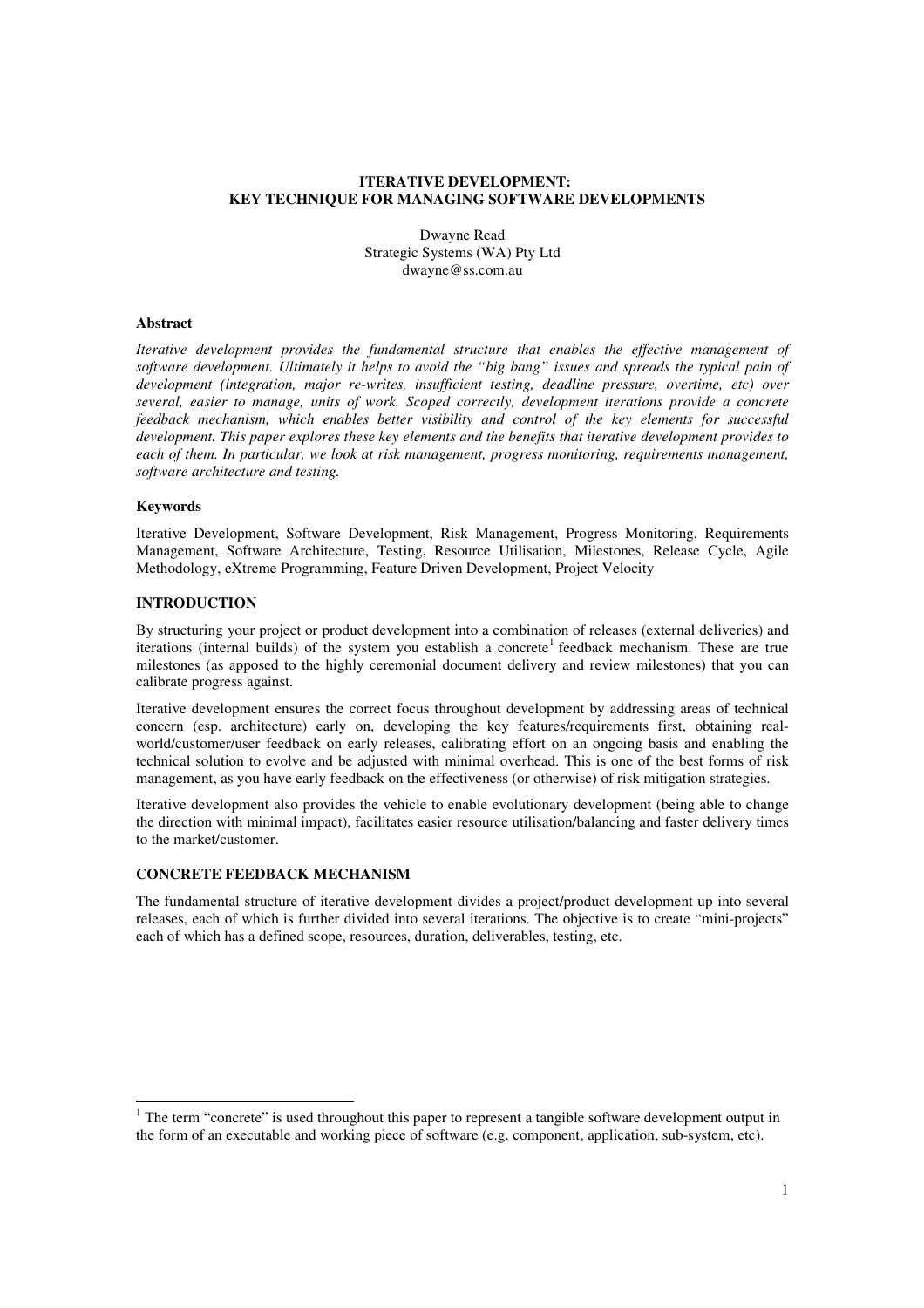

**Figure 1: Iterative Development Workflow**

Each iteration takes a slice of development from start to finish ensuring closure on the scope of work undertaken. Each iteration is focused on delivering a running, fully integrated and fully tested solution, albeit against a subset of the scope of the release. The focus of an iteration is to provide concrete feedback to the development team on the design, implementation, integration, useability, etc of the system and is considered more an internal build. Figure 1 shows the development activities undertaken within an iteration and also portrays a link to the acceptance testing activity, which represents the testing of the subset of the scope relevant to the iteration. This itself helps to build up the complete acceptance testing of the release. Each iteration is ideally between one to four weeks duration (two weeks being the sweet spot) and will only have a handful (three to ten) requirements that defines its scope. Obviously there are advantages for the manager and customer in knowing the progress of each iteration, with some iterations even being suitable for review by the customer/end users for feedback on the look-and-feel, business rules, etc, however an iteration is predominantly for technical feedback.

A release is comprised of several (typically three to seven) iterations and has an agreed/approved functional and architectural scope, as shown in Figure 1. Each release provides another level of concrete feedback, this time from the user/customer perspective. This is the "reality check" – does the system actually meet the users' requirements? We want as many "reality checks" as possible, as we have the opportunity through the later release/iteration cycles to adjust the solution. This approach is in line with the principles behind all agile methodologies (Beck et al. 2001) and is quite central to the Feature Driven Development methodology (De Luca 2002) and even the Spiral model (Henderson-Sellers 1994). Scope control is an important aspect that requires diligent management and the iterative development approach gives a vehicle for allocating requirements against a release (and its iterations). At the release level, the requirements need to relate to the minimum set of highest priority features that make business sense to release to the customer/market. The duration of a release is more variable, however two weeks to three months is considered the acceptable range, with a release every four weeks seen as the ideal timing if possible. There is a balance to be struck here, as the concrete feedback obtained from a release is required as soon as possible, however, the "business sense" of what is released often means the system needs to have a whole range of features available to be useful/saleable, plus consideration of any overheads with deployment and upgrading need to be considered.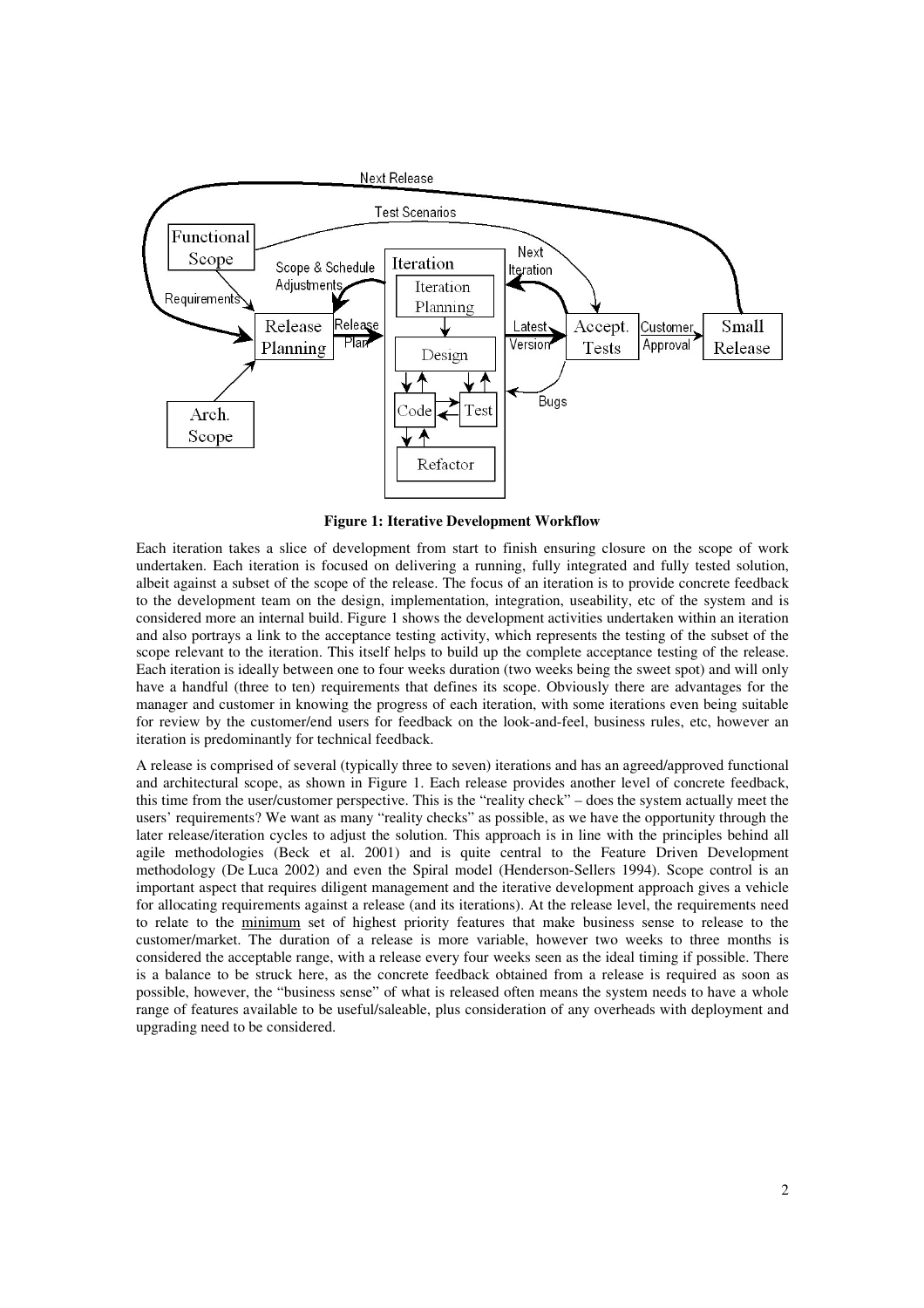# **BENEFITS OF ITERATIVE DEVELOPMENT**

### **Risk Management**

Risk management is all about identifying the risks, implementing risk mitigation strategies and then monitoring the effectiveness of these. With a grand/waterfall style development where there is a single pass through each of the phases of development (analysis, design, code and test), you only find out the effectiveness of your mitigation strategies at the end of the project – too late. With the likes of the Spiral model (Henderson-Sellers 1994) approach, a project is broken up into several spirals/releases, however even this has shortfalls as it has no concrete internal feedback mechanism (only phases within the spiral). It comes down to the size (number of features) and duration between the concrete feedback loops.

For software developments, the typical risks can be categorised as follows:

- Not meeting the user requirements
- Cost/schedule blow-outs the estimates were wrong and/or there is more to be developed
- Integration issues third party hardware/software components, performance, concurrency, etc



**Figure 2: Concrete Feedback Loops Reduce Risks**

Iterative development enables effective risk management as every iteration provides concrete feedback on the effectiveness of the risk mitigation strategies. In Figure 2, the Y-axis represents the discrepancy from the real requirements. The potential for a grand/waterfall approach to produce a system that is not fit-forpurpose is significantly higher than an iterative development approach as it lacks the concrete feedback loops. The Spiral model only has the feedback with each release, which is useful, however, true iterative development has more and shorter term concrete feedbacks through the iteration builds.

Each release (and some iterations) enable user feedback on the developments team's understanding of the requirements, with the ability to correct this with the next iteration/release. Often the users' themselves actually adjust their requirements (sometimes referred to as "requirements creep"), however this is a positive situation, as there is no point delivering a system that meets the original specification, if the original specification is actually wrong (or incomplete). Review of the requirements should be promoted after each release to set the scope for the following release. To this extent, one would not plan or undertake any additional effort for intended releases beyond the next release (as it will only change). This way, you can alter the direction with minimal impact.

As soon as you have your first completed iteration you have all the data you need to calibrate your development. You have the estimated effort, the actual effort and the actual duration. With these numbers you can calibrate the estimates for future iterations and releases to give a predictive view of the expected effort and duration. This calibration process is known as Project Velocity in the eXtreme Programming methodology (Beck 2000), and uses the ratios shown in Figure 3 below.

| Effort estimated | Eff ort forecast            | and | Effort estimated    | Eff ort forecast             |
|------------------|-----------------------------|-----|---------------------|------------------------------|
| Effort actual    | Eff ort forecast calibrated |     | $Duration_{actual}$ | Duration forecast calibrated |

**Figure 3: Ratios Used to Calibrate Effort and Duration**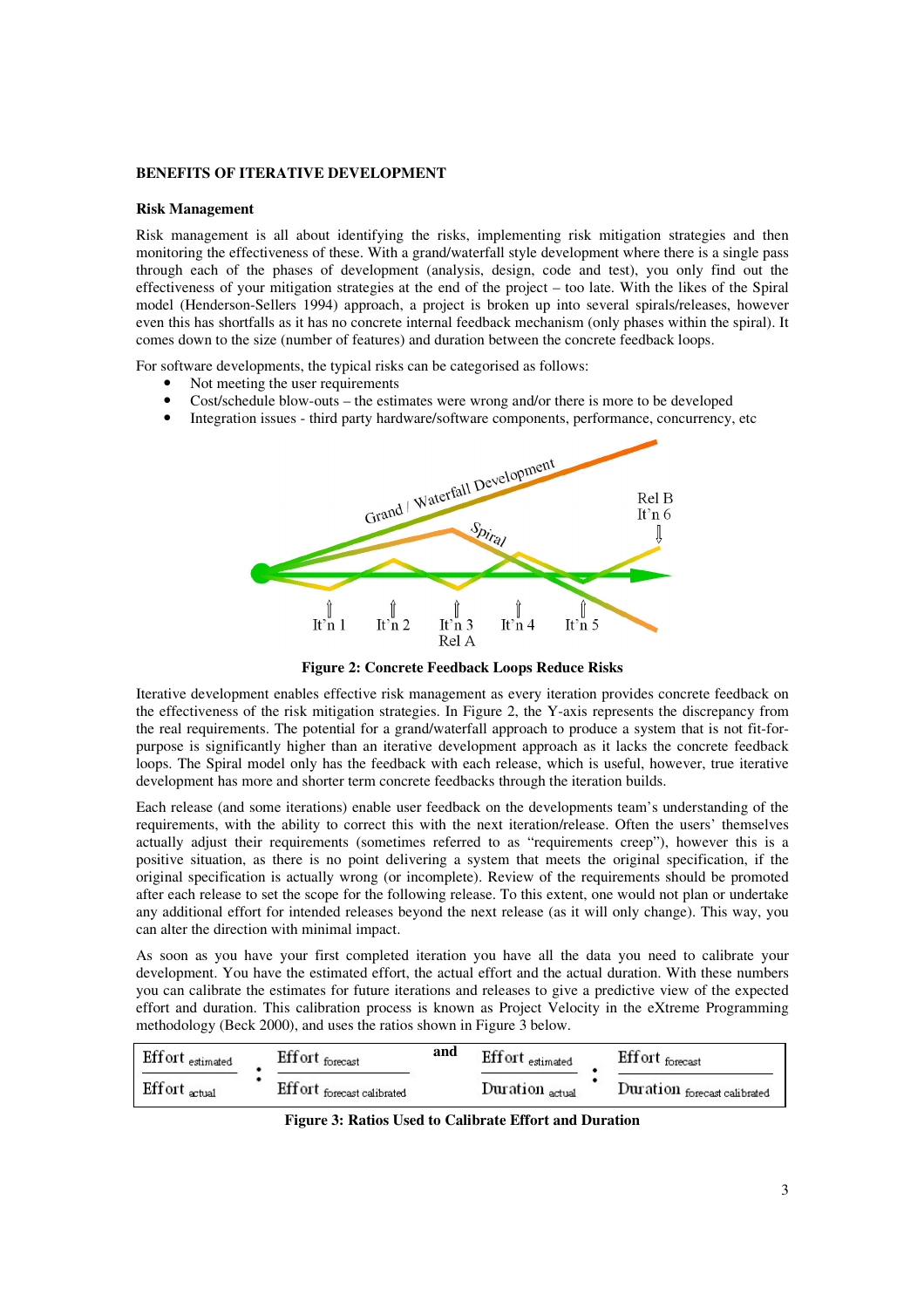This calibration effectively takes into account every factor that is affecting the development team for that iteration or release, from the complexity of the system, degree of interrupts, skills of the team, number of days sick, etc. As these factors are all accounted for in the "actuals" for the release/iteration(s), they are the most realistic "model" to use to calibrate the next iterations effort. One should not adjust the ratios even if they know they can influence them (eg. by recruiting more staff), as you will know for sure with the next iteration (hopefully within two weeks) whether that influence was actually positive or negative. Ultimately, you should maintain a sliding calibration view, where the metrics from the last three iterations are used to calibrate the next iteration(s), and the metrics from the last one or two releases are used to calibrate the next release(s).

Iterative development significantly reduces the risks of integration issues, simply because it starts the integration very early in the project lifecycle. In fact, the very first iteration should bring together all the key components and architectural design elements and test them as an integrated whole – referred to as the "executable architecture" (refer to the section below on Software Architecture).

# **Progress Monitoring**

How do you know if you're on track or not? Typically, this is achieved through the delivery of documents and associated reviews of the same for the initial (and probably most critical) phases of a project. Unfortunately documents are not a good reflection of progress per se. They may communicate a better understanding of the problem and/or solution, however they can (and usually do) hide or miss all the risks associated with the real development. It is too easy to "fake" progress through the delivery of documentation.

Iterative development provides the Project/Product Manager with the concrete feedback mechanism of the iterations and their cumulative releases. These are true progress milestones that actually cover all aspects of the development process and lifecycle (requirements, design, architecture, coding, testing, acceptance, etc) albeit for a small and deliberate subset of the overall scope. So in effect, iterative development promotes the "suck-and-see" approach (more formally referred to as evolutionary or incremental development). To this extent, the associated documentation is no longer suitable as a progress milestone, as they are changing on a per release and even per iteration basis – they are "living" documents. The integration and acceptance testing of a subset of requirements through a demonstrable and executable subset of the system is a definitive progress indicator. With iterations every 2 weeks or so, and releases every 4-8 weeks or so, we now have a very regular and reliable progress indicator. You just need to ensure good scope control (i.e. don't fool yourself – see next section).

# **Requirements Management**

Requirements management is all about ensuring the requirements are actually met by the delivered system, through:

- Clearly defined and testable requirements
- Agreement by all stakeholders that these are the requirements (not always an easy one)
- Change control (of the scope)
- Traceability of the requirements through the development and ultimately to the delivered system
- Acceptance testing confirming the agreed requirements have been satisfied

Iterative development adds two key factors to the above elements – namely the prioritisation of requirements, and the ability to change the requirements with minimal/no impact.

In iterative development, each release is scoped using the next highest priority set of requirements that makes business sense. Here, we use the prioritisation of the requirements to drive this scoping activity. They are allocated to the release and its iterations, which is now the primary/only traceability (i.e. we don't really need to trace it to the system/sub-system as is traditionally done).

A project/product may ultimately have a couple of hundred requirements to satisfy; however each release should only be allocated 20 to 80 (maximum) requirements. By focusing on the highest priority ones first, we are still open to new or modified requirements coming into the overall scope for the subsequent releases. How can we actually expect the customer/user to know all of their requirements upfront? We have not spent any additional effort on the remaining requirements. If (more when) the requirements change then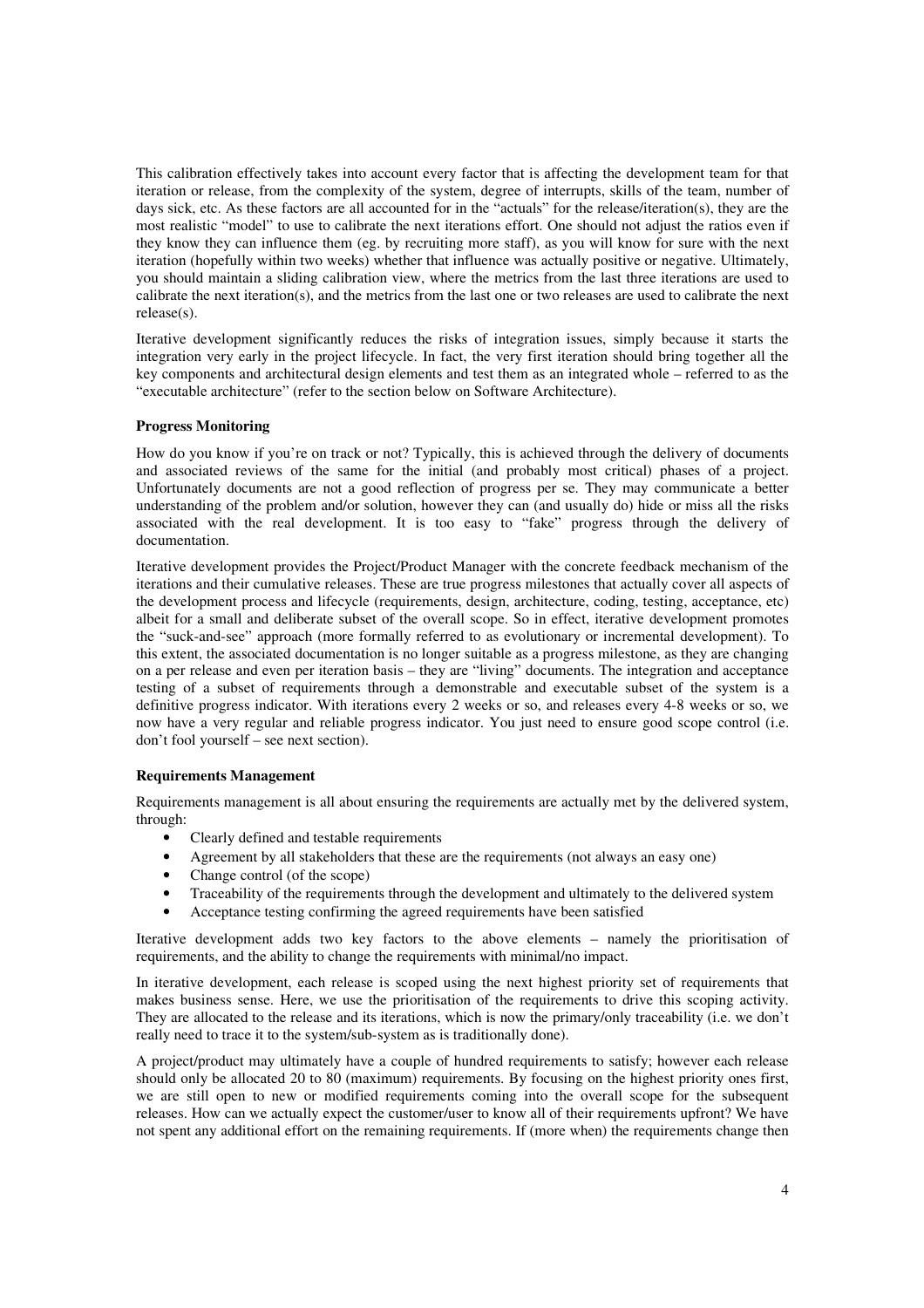we can easily accommodate this, by allocating them to the next release, possibly trading them off against some previously allocated requirement.

As such, Iterative development has now given us the vehicle to manage (if not promote) changing requirements, provides traceability through to the concrete release, enables earlier feedback on the correctness of the implementation and promotes more regular runs of the acceptance testing as we evolve the solution to actually meet the user's requirements. This is good requirements management.

### **Software Architecture**

Whatever anybody says, software architecture is hard. It just doesn't happen as a by-product of developing a system (many hope this is the case) and you can't define an architecture up front and expect it to be suitable (although many try). An architecture has to evolve  $-$  it needs testing, feedback, refactoring<sup>2</sup> and extending. Iterative development provides many feedback loops on the architecture and the opportunity to adjust it where it fails, is too limited or just too complex.



**Figure 4: Software Architecture is Implemented and Extended Early in Each Release and Iteration**

Being "architecturally driven" (Jacobson 1999) is a key focus for software developments, as it provides the overall structure for all the more detailed design and promotes/enables reuse. However, we need to evolve and adjust (on many occasions) the architecture. With iterative development, the first one to three iterations of each release (and especially the first one or two releases) have a particular focus on extending or adjusting the architecture. The early iterations within the first release are often referred to as an "executable architecture". This reflects the primary focus of these iterations where a skeleton implementation of the proposed architecture is developed, all third party component software and hardware are integrated and a series of executable tests are undertaken. This is the first real concrete feedback we get on the system design. We then refactor as required in preparation for the development of the additional end-user features.

### **Testing**

Testing is all about finding the defects. The typical software application is quite complex, integrating third party components, implementing business rules/logic, undertaking mathematical computations, handling real-time (or near real-time) data feeds, etc. There will be defects, that's a given, and there are a range of techniques to help find these defects, such as code inspection, automated unit testing, integration testing, acceptance testing, etc.

All of the testing techniques are useful, however it is often the case that the testing is "the last thing to be done" and with project pressures the one that often has to give. Delaying/reducing the testing is falseeconomy at all levels. Firstly, during development the benefit of having a stable code base to further develop from can not be under-stated. The focus of a software engineer is easily broken when they are developing if they encounter a defect in a class/module they are dependent upon. If they need to then go and troubleshoot this itself, then we are already paying a maintenance overhead for code which is still being developed. Secondly, integration testing is often poorly done (in some cases skipped) yet is the key to ensuring a stable application as its core focus is on stress testing the combined hardware and software solution. Thirdly, acceptance and operational testing is the "reality check" that provides feedback on whether or not the system is actually fit-for-purpose.

<sup>&</sup>lt;sup>2</sup> Refactoring is a mini-process that improves a design (and implementation) without affecting the rest of the system. A strict test before, test after approach ensures a controlled update is undertaken.